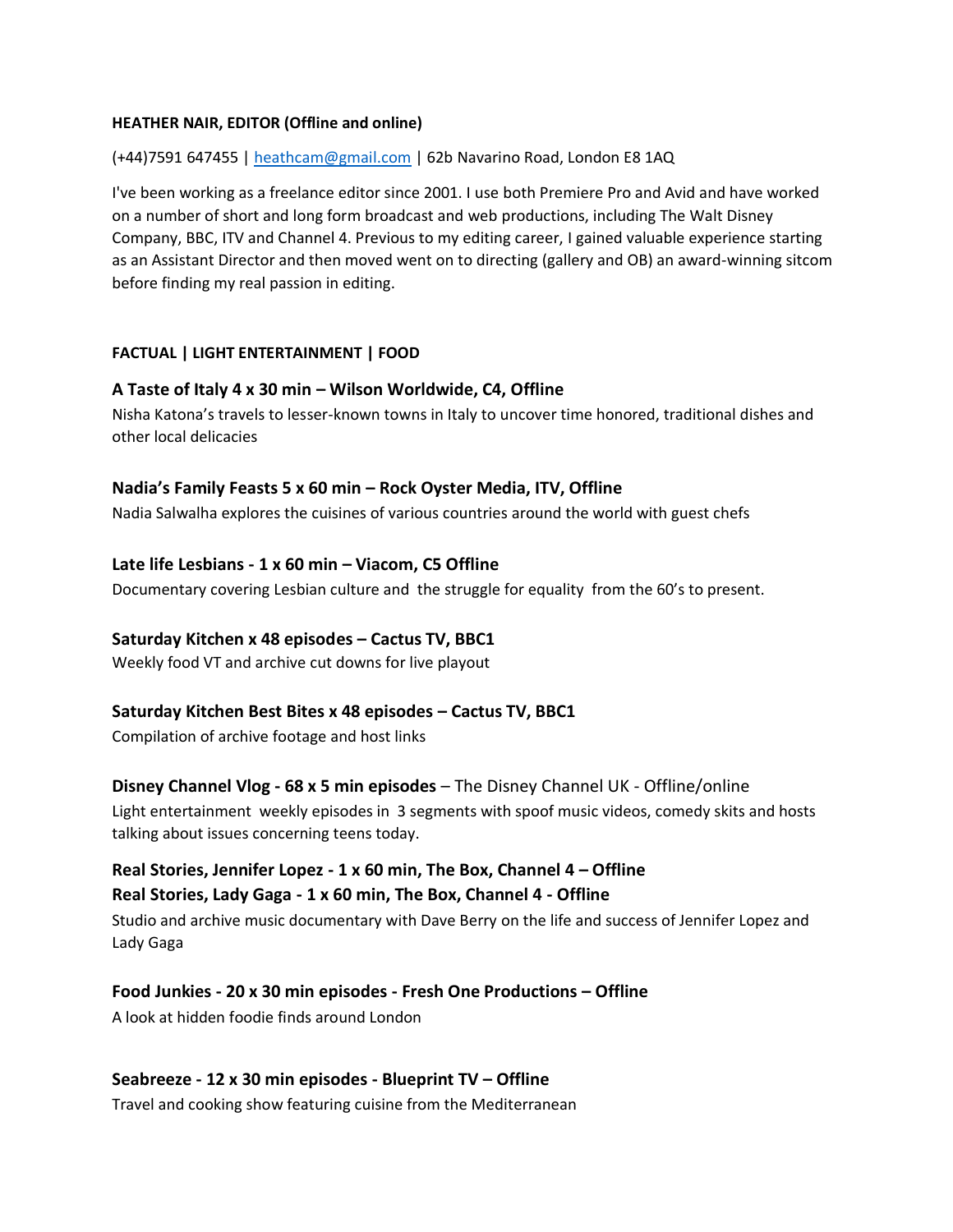# **Tales of 4 Cities – Travel show - 6 x 30 min episodes - Media Corp, Singapore – Offline**

Travel series on Hong Kong, Ho Chi Minh City, Macau and Myanmar

**Beyond the physical – 4 x 60 min documentaries - Media Corp, Singapore – Offline** Factual series that looks at the fighting spirit of athletes with a physical handicap, competing in their respective sports

# **CNBC News highlights - 20 x 15 min episodes – FBC Media - Offline Daily news item Holiday Makers - Shine TV – Offline**

A humorous look at the daily trials and tribulations of the travel agents and airport ground staff at Thomas Cook Travel

### **The Conan O' Brien Show - Turner Broadcasting**

Segment cutdowns - Tru TV Highlights of the show

# **Planet Meltdown** - 1 x 60 min - Clearcut Pictures – BBC

Documentary on the effects of global warming

# **PROMOS | SHORTFORM**

The Walt Disney Company - Technicolor and Deluxe Media - Online Editor - Disney XD/Disney Junior broadcast promos

The Discovery Channel - TLC Promos - Offline and Online Editor - Numerous TLC broadcast promos

The History Channel - Edit lounge - Online Editor - Numerous broadcast promos

BBC Worldwide - Edit Lounge – Online Editor - Numerous broadcast promos

MTV - Promos - Infinite Frameworks - Offline and Online

CNN - 'Ones to watch' Interstitials  $-8 \times 2$  min web spots

Fresh One - Jamie Oliver's Comfort Food cookbook 8 x 10 min web spots - Offline

Virgin Active Sports – Training with Reggie Yates - 5 x 2 min – Sundog Pictures – Offline BBC, Comic Relief – 4 x 60 sec VT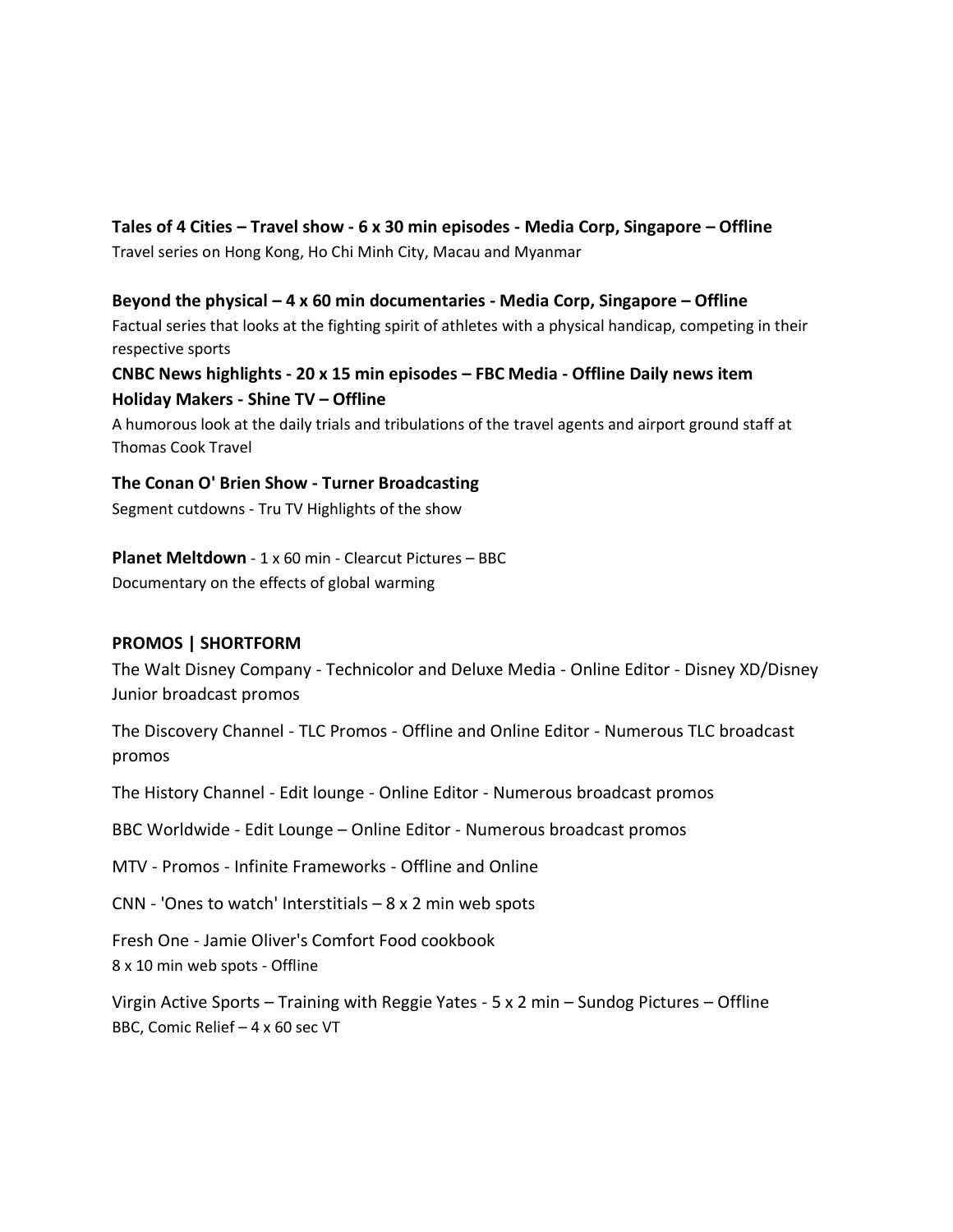#### **SPORT**

London 2012 Olympic and Paralympics Games - LOCOG - Promos and athlete interviews - Offline

English Cricket Team - 4 x 2 min promotional films - Sunset and Vine - Offline

Gillette World of Sport weekly highlights - 30 min episodes -Blueprint TV – Numerous weekly shows PGA and Masters Golf and Tennis Highlights - Blueprint TV – Numerous PGA tournament highlights Team GB Men's Rowing Team Film - 2 x 2 min - Atomic TV – Offline

A look at the men's rowing team as they train in the lead up to the London 2012 Olympic games

#### **COMMERCIALS | ADVERTISING**

Carefree - Gramercy Park Studios - 2 x 30 sec TVC

The Darkness - Maverick TV - 4 x 30 sec game trailers

Pirates of the Caribbean – Maverick TV - 2 x 30 sec game trailers Tourism Ireland - Publicis - 2 x 30 sec TVC

Philips - Ogilvy & Mather - 1 x 15 sec web spot

AMEX - Ogilvy & Mather - 4 x 30 sec web spots

Max Factor – Normadic Films – 4 x 30 sec web spots

L'oreal - McCann – 2 x 60 sec web spots

Persil - The Mill - 2 x 15 sec web spot

Wii "Just Dance" - Pukka Films - 2 x 30 sec web spot

HSBC - Ogilvy & Mather - The Mint, Behind the Scenes

Nike - Ogilvy & Mather - Numerous brand pitch films

Hidden Talent/Channel 4 - Ogilvy & Mather - 4 x 90 sec web spots Marks & Spencer - The making of Rendezvous TVC - Adjust Your set

Marks & Spencer - Adjust Your Set - Numerous web spots

Debenhams - Adjust Your Set - Web spots

Hogfather – Feref - 1 x 20 sec web spot Die Hard 4.0 - Feref - 2 x 30 sec web spot Crazy Dudes – Feref - 1 x 30 sec web spot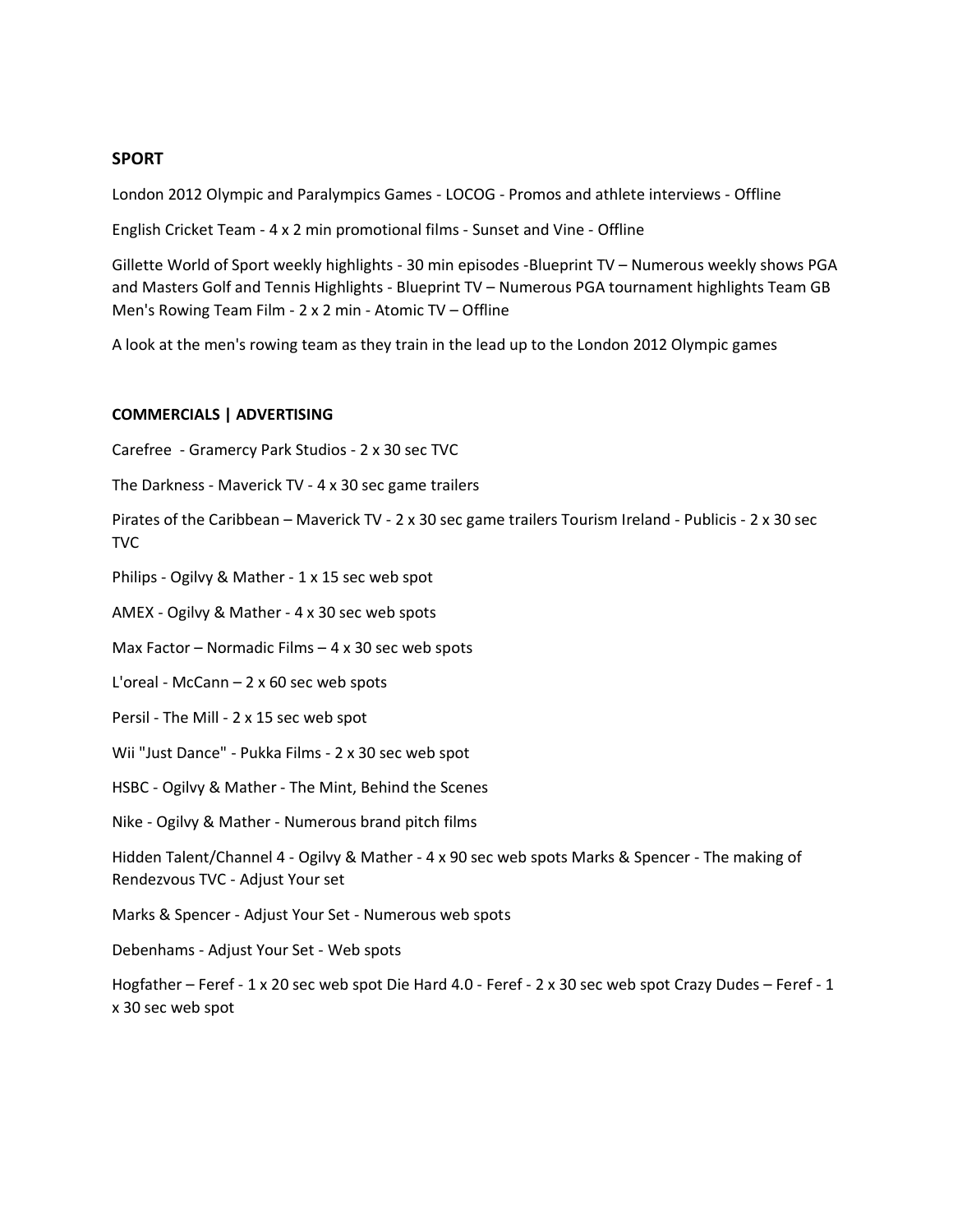John Lewis - Exposure Films - Promotional web spots

Vodafone – AKQA - 4 x 30 sec web spot

Comfort - Ogilvy & Mather - Brand vision films

Dove - Ogilvy & Mather - 2 x 15 sec web spots and numerous brand pitch films British Airways - Ogilvy & Mather - Numerous brand pitch films

Listerine - Publicis - Brand vision films Orange Shop – Publicis – Brand pitch film Match.com – Mother-Brand pitch film

Nokia - Moving Brands - 2 x 90 sec promotional films Oakley - Four 23 - 2 x 120 sec promotional films

Hogarth Worldwide – Numerous web spots and promos including : HSBC 7 Nations (The Mint), Listerine, Kenwood, Wilkinson Sword and Toni & Guy

#### **MUSIC | CONCERTS**

Capital FM Jingle Bell Ball 2016 – Live edit – Capital TV, Sky

Capital FM Summertime Ball 2016 – Live edit – Capital TV, Sky

Capital FM Jingle Bell Ball 2015 – Live edit – Capital TV, Sky

Capital FM Summertime Ball 2015 – Live edit – Capital TV, Sky

Capital FM Jingle Bell Ball 2014 – Live edit – Capital TV, Sky

Capital FM Summertime Ball 2014 – Live edit – Capital TV, Sky

5 hour live music concert, featuring the latest pop artists, including Take That , Pharrell Williams and Black Eyed Peas

Capital FM Jingle Bell Ball 2013 – Live edit – Capital TV, Sky

4 hour live music concert, featuring the latest pop artists, including Lady Gaga, Jason Derulo and Katy Perry

Global Broadcast – Numerous web spot interviews - Jamie Theakston and Emma Bunton show MTV News headlines - MTV ASIA - Infinite Frameworks, Singapore – Numerous pop news items

Rock World TV - The 400 Company, Sky TV

Suzanne Vega - Live in Singapore - 1 x 60 min music special - Infinite Frameworks, Singapore

Festival Mushroom Records - JWess Project, (support for Missy Elliot) Australian Tour 2004